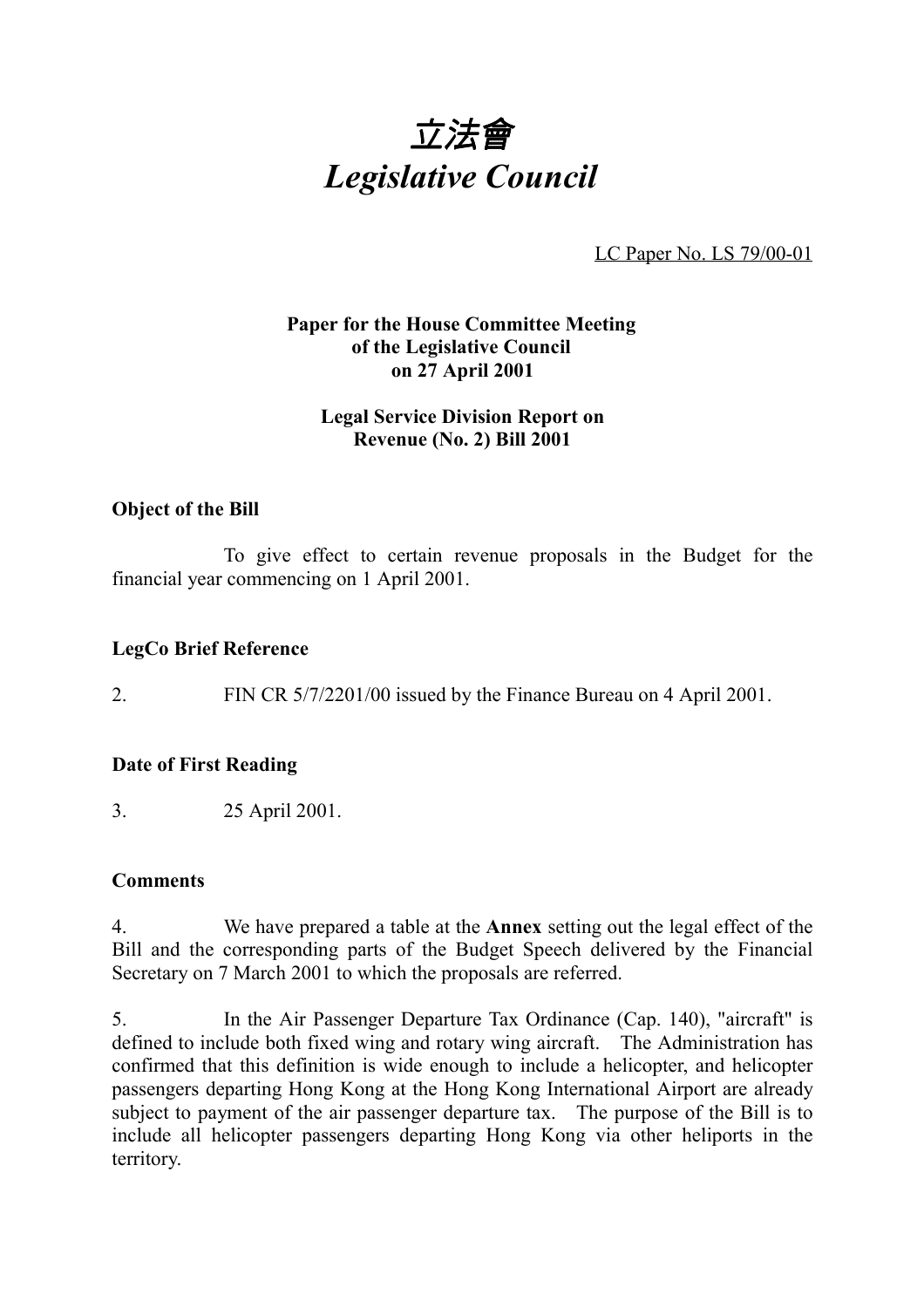6. The proposed increase in the maximum amount of self-education expenses and in the maximum fees for the use of metered parking spaces and of pay and display parking spaces will take effect on the day on which the Bill is published in the Gazette as an Ordinance. The proposed increase in the air passenger departure tax and its extension to all helicopter passengers will take effect on a day to be appointed by the Secretary for the Treasury by notice in the Gazette.

## **Public Consultation**

7. No public consultation has been carried out.

# **Consultation with the LegCo Panel**

8. No consultation with any LegCo Panel has been carried out.

#### **Conclusion**

9. The legal and drafting aspects of the Bill are in order. Subject to Members' views, the Bill is ready for resumption of the Second Reading debate.

Encl

Prepared by

Wong Sze-man, Bernice Assistant Legal Adviser Legislative Council Secretariat 10 April 2001

Bill/B/33/00-01